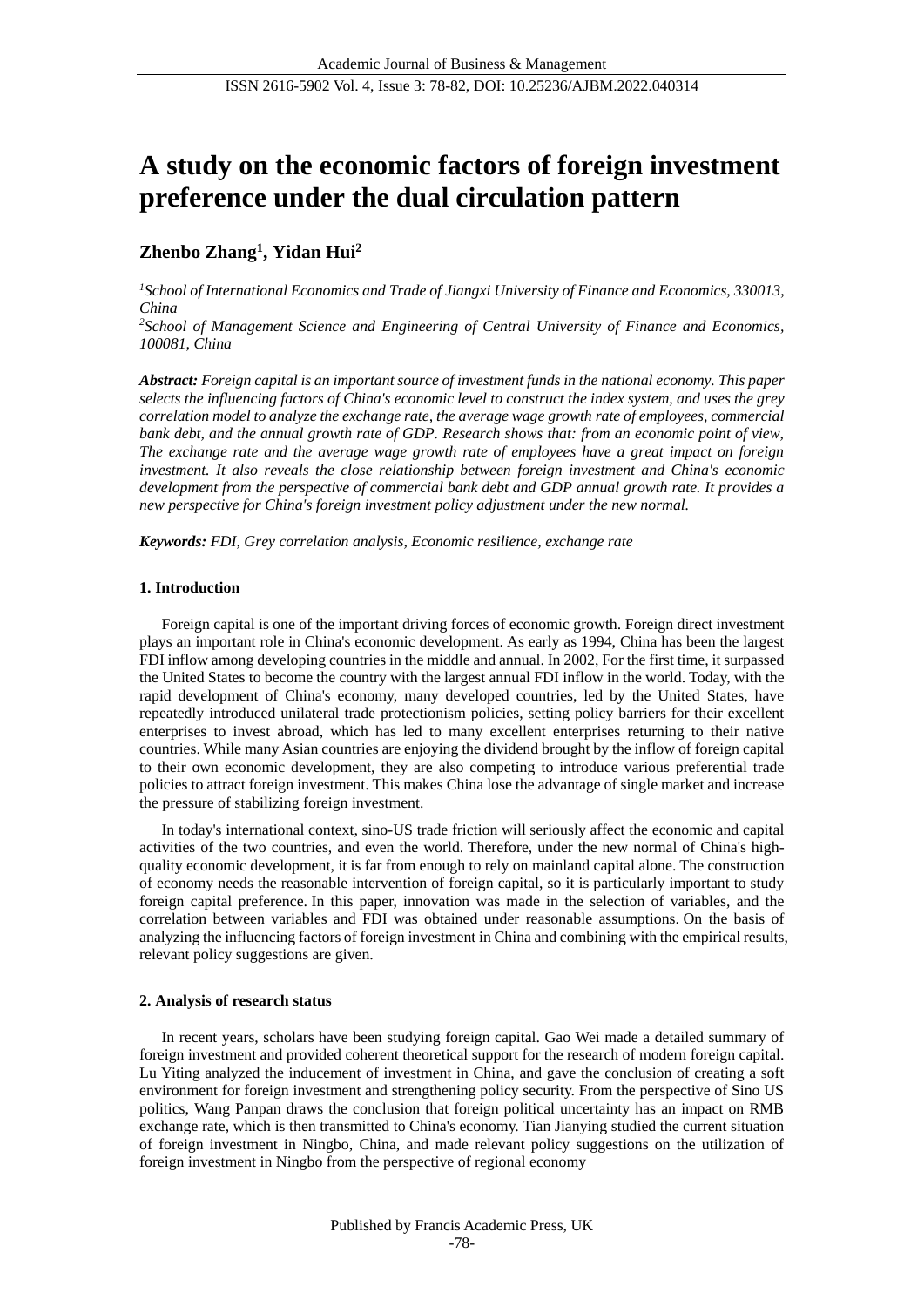China's economy is developing rapidly, but the growth of foreign capital is slowing down. Therefore, it has attracted a large number of scholars to explore the related factors of foreign capital, and the achievements are reflected in the theoretical and empirical aspects. Combined with the above literature, we can see that most of the existing literature research focuses on policy and other aspects. But this paper studies China as a whole. The reasons are as follows: first of all, The macro-economic data do not involve the average, and the errors caused by the imbalance of economic development in different regions are eliminated when the price differences in different regions are ignored; Secondly, China can accommodate the entry of different capital, which not only has flow but also has stock, In this way, the research on China as a whole will be more accurate and reflect China's overall ability to attract foreign investment; The most important thing is that in today's era of economic financialization, the economic ties of various countries are increasingly close. The study of China's overall strength can reveal China's future economic development potential and give foreign investors more reasonable expectations. The study of China's macro data will be more intuitive and clear to get the impact of each data on foreign investment preference, which will help the government to carry out macro-control in policy.

## **3. Data selection**

This paper selects the data from 2008 to 2019 for analysis, and refers to the practice of Xiao Lisheng and other scholars, selects exchange rate as the research variable of China's macroeconomic situation under the international environment, puts forward GDP growth rate as China's macroeconomic resilience from the subjective psychological expectation of foreign investment, and explores whether domestic investment will affect foreign investment. Then we choose the average wage growth rate of Chinese employees to reflect the activity of China's private capital market and the debt ratio of commercial banks to represent the investment potential of Chinese people as variables. The data are collected from China Statistical Yearbook.

| particular year                                           | 2008  | 2009  | 2010  | 2011  | 2012  | 2013  | 2014  | 2015  | 2016  | 2017  | 2018  | 2019                                                                                 |
|-----------------------------------------------------------|-------|-------|-------|-------|-------|-------|-------|-------|-------|-------|-------|--------------------------------------------------------------------------------------|
| exchange rate (USD)<br>to RMB)                            | 6.945 | 6.831 | 6.769 | 6.458 | 6.312 | 6.195 | 6.142 | 6.227 | 6.641 | 6.754 | 6.601 | 6.900                                                                                |
| Average wage growth<br>rate of Employed<br>Persons $(\%)$ | 16.9  | 11.58 | 13.32 | 14.40 | 11.89 | 10.08 | 9.47  | 10.06 | 8.93  | 9.99  | 10.89 | 9.81                                                                                 |
| <b>Business liabilities</b><br>(RMB 100 million)          |       |       |       |       |       |       |       |       |       |       |       | 306142 386036 440332 502591 560879 611611 657135 720402 799259 855636 903780 1071312 |
| Annual GDP growth<br>rate $(\% )$                         | 18.20 | 9.17  | 18.25 | 18.40 | 10.38 | 10.10 | 8.53  | 7.04  | 8.35  | 11.47 | 10.49 | 7.31                                                                                 |

*Table 1: Economic Indicators*

Choosing exchange rate as independent variable, the change of exchange rate increasingly depends on the supply and demand of the market. Therefore, the exchange rate reflects the macroeconomic fundamentals to a certain extent. In the process of economic globalization, exchange rate changes will affect the development of international trade and indirectly affect foreign investment in China. Second, the appreciation of RMB, In the long run, it reflects the overall improvement of China's economic fundamentals. The exchange rate of RMB against the US dollar depends on the degree of economic development differentiation between China and the United States. In this paper, the correlation between FDI and FDI is analyzed, and the correlation degree between FDI and FDI is obtained.

The liabilities of commercial banks reflect the savings of Chinese people to a certain extent, and are also an important manifestation of China's economic strength. In this paper, we will also draw the empirical conclusion that the change of firm debt affects FDI. For China, the rapid growth of GDP makes foreign investors have great confidence in China. After the new normal of China's economy, China's economy has changed from high-speed to high-quality development, and the growth rate is bound to slow down in the short term. However, when China's economy is transforming to high quality, the entry of foreign capital will accelerate China's transformation. This paper also studies this index as one of the influencing factors of foreign investment preference under the new normal.

Average wage growth rate of employed people, while China's economy is developing, the average wage of employed people will increase. Therefore, it is assumed here that while the average wage of employed residents in China increases, the proportion of their property income will also increase. At the same time, it is also an important opportunity to study the correlation between Chinese capital and foreign capital. It is necessary to use it as an indicator to explore whether there is a certain relationship between it and foreign investment.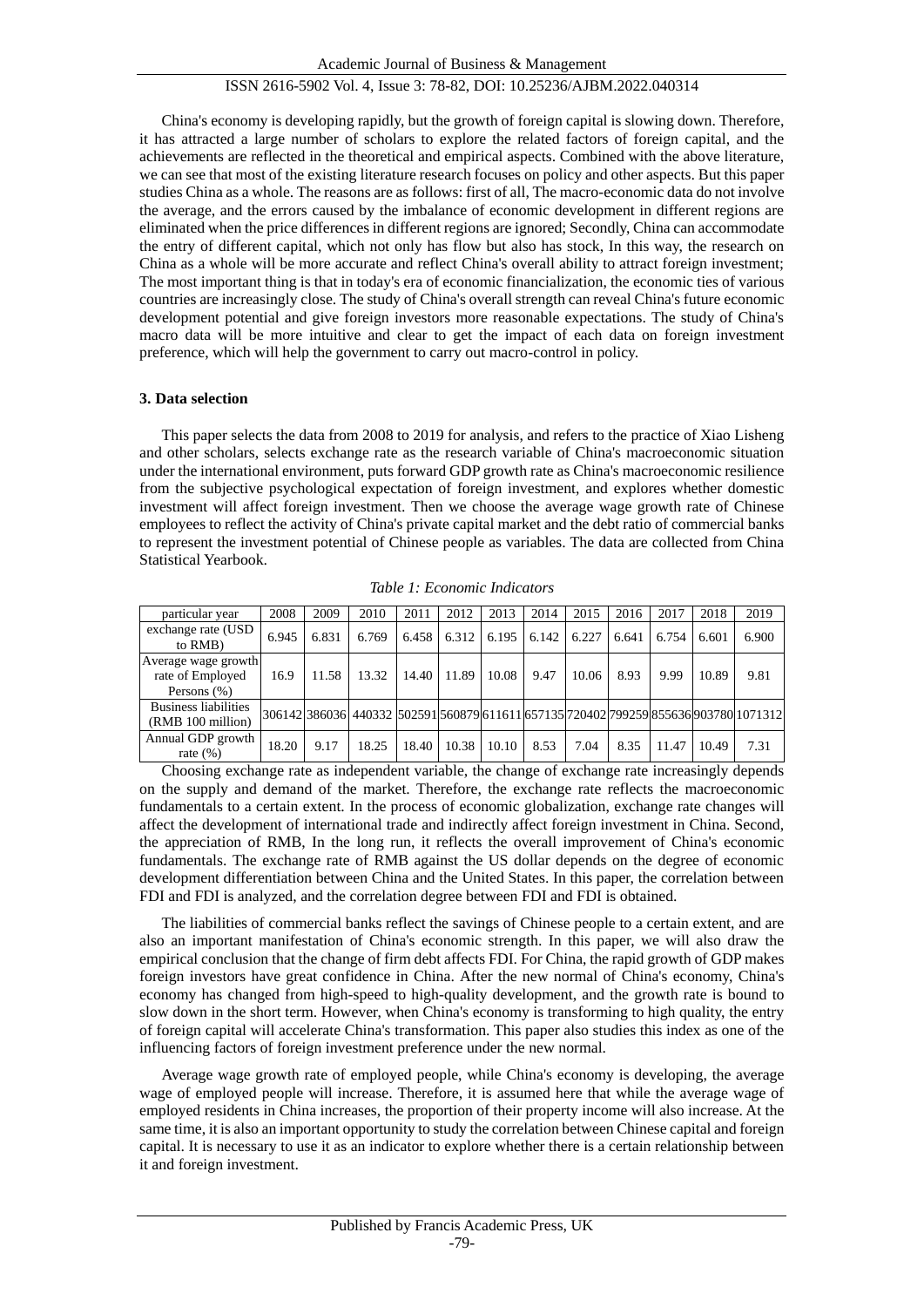#### **4. Model select**

This paper studies China's FDI and exchange rate, average wage growth rate of employed people, commercial bank liabilities and annual GDP growth rate through grey relational analysis, and obtains the correlation degree.

This method is usually used to analyze the influence degree of each factor on the result, and it can also be used to solve the problem of comprehensive class evaluation that changes with time. The core of this method is to establish the mother sequence that changes with time according to certain rules, take the change of each evaluation object with time as a subsequence, and find out the related conclusions between each subsequence and the mother sequence.

Specific steps:

(1) establishing the original data matrix of each related index  $x_i$ 

$$
x_i = (x_i(1), x_i(2), x_i(3), x_i(4), x_i(5), x_i(6), x_i(7), x_i(8), x_i(9), x_i(10), x_i(11), x_i(12))
$$

 $x_k = (x_k(1), x_k(2), x_k(3), x_k(4), x_k(5), x_k(6), x_k(7), x_k(8), x_k(9), x_k(10), x_k(11), x_k(12))$  among k Said the original data of firm liabilities in 08-19 years, *i* Original data indicating the average employment wage in 2008-19 years.

(2) finding the initial transformation matrix  $x_i$ 

$$
\boldsymbol{x}_{i} = (\boldsymbol{x}_{i}(1) / \boldsymbol{x}_{i}(1), \ \boldsymbol{x}_{i}(2) / \boldsymbol{x}_{i}(1) \dots ) = (\boldsymbol{x}_{i}(1) \times \boldsymbol{x}_{i}(2) \dots)
$$

(3) Difference sequence  $\mathcal{A}_{oi}(\boldsymbol{k})$ 

$$
\Delta_{oi}(k) = \frac{x_i^i(k) - x_i^2(k)}{}
$$
 (1)

(4) Calculate the correlation coefficient. 
$$
\xi_{oi}(k)
$$
 And grey correlation degree.  $\gamma_{oi}$   

$$
\xi_{oi}(k) = \frac{\min_{i} \min_{k} \Delta_{oi}(k) + \varphi \max_{i} \max_{k} \Delta_{oi}(k)}{\Delta_{oi}(k) + \varphi \max_{i} \max_{k} \Delta_{oi}(k)}
$$
(2)

Among them,  $\varphi$  For the resolution coefficient, its function is to improve the difference between correlation coefficients, which is generally taken as  $\varphi$  =0.5.

Then the grey correlation degree is:

$$
\gamma_{oi} = \frac{\sum_{k=1}^{n} \xi_{oi}(k)}{n-1}
$$
\n(3)

(5) Sort the correlation degree. When the comparison series has  $m$ , the relative correlation value also has. *m* A, arranged according to its value size, that is, the association order. The degree of correlation directly reflects the relationship between the comparison series and the reference series.

#### **5. Empirical analysis**

This paper selects FDI as the dependent variable.  $x_0$ , select four indicators of the same period as independent variables.  $x_1 \sim x_4$ , use MATLAB2014 to calculate the grey correlation degree of the data and sort the correlation degree according to the results. The results are shown in Table 2 and Table 3 below.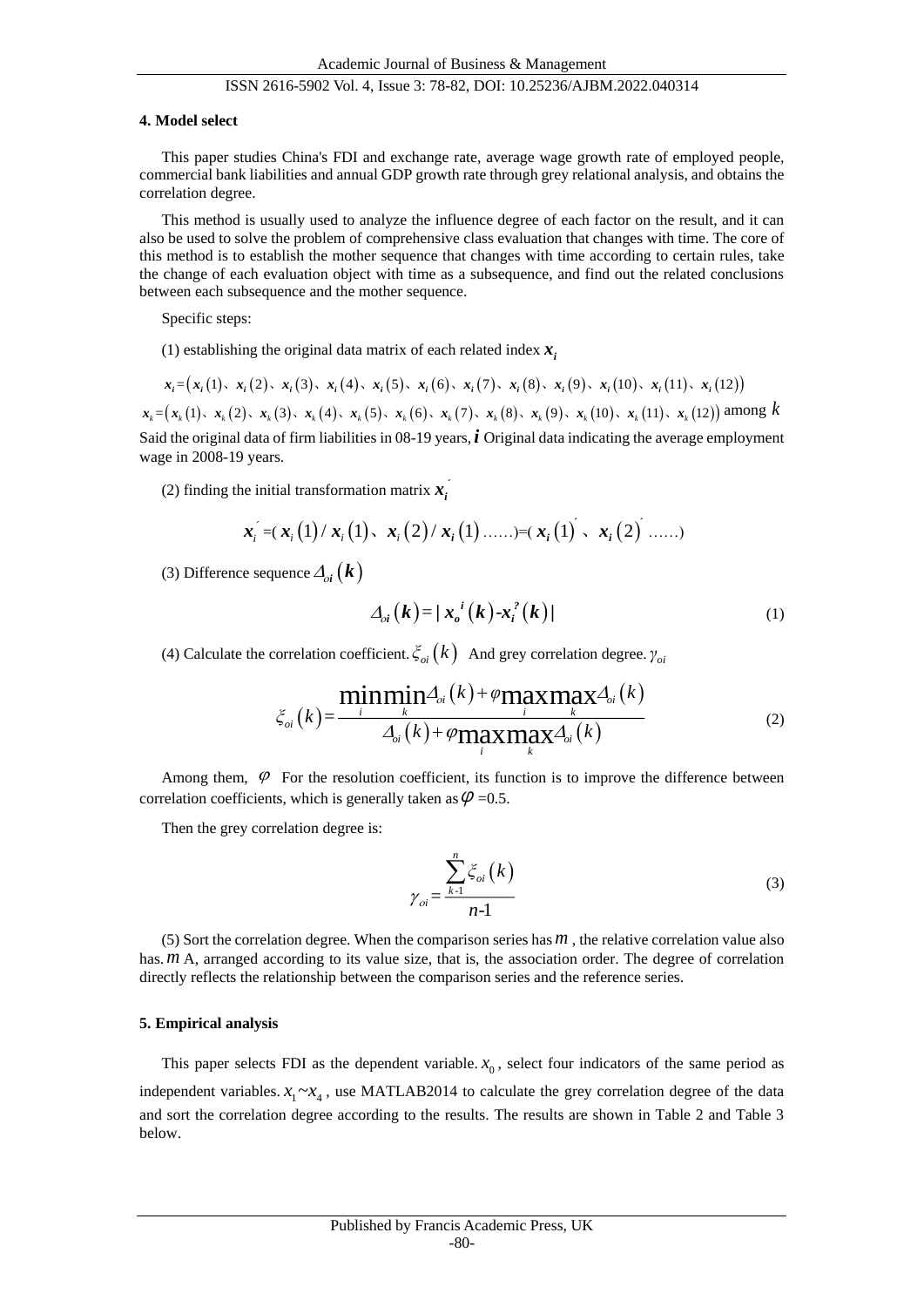| particular | exchange rate (USD) | Average wage growth rate of | Business liabilities (RMB | <b>Annual GDP</b>  |
|------------|---------------------|-----------------------------|---------------------------|--------------------|
| year       | to RMB)             | Employed Persons (%)        | 100 million)              | growth rate $(\%)$ |
| 2008       | 1.0                 | 1.0                         | 1.0                       | 1.0                |
| 2009       | 0.9910              | 0.7760                      | 0.7777                    | 0.6805             |
| 2010       | 0.8552              | 0.7378                      | 0.7732                    | 0.8762             |
| 2011       | 0.7547              | 0.7129                      | 0.7219                    | 0.8038             |
| 2012       | 0.7695              | 0.6647                      | 0.6167                    | 0.6107             |
| 2013       | 0.7350              | 0.6041                      | 0.5737                    | 0.5894             |
| 2014       | 0.7098              | 0.5774                      | 0.5404                    | 0.5484             |
| 2015       | 0.6807              | 0.5651                      | 0.5039                    | 0.5056             |
| 2016       | 0.7109              | 0.5454                      | 0.4456                    | 0.5255             |
| 2017       | 0.6921              | 0.5478                      | 0.4213                    | 0.5598             |
| 2018       | 0.6626              | 0.5511                      | 0.4019                    | 0.5312             |
| 2019       | 0.6665              | 0.5229                      | 0.3333                    | 0.4783             |

#### *Table 2: Analysis results*

#### *Table 3: Ranking of Correlation Strength*

| Correlation coefficient result                    |       |  |  |  |  |
|---------------------------------------------------|-------|--|--|--|--|
| Exchange rate (USD to RMB)                        | 0.769 |  |  |  |  |
| Average wage growth rate of employed persons (%)  | 0.650 |  |  |  |  |
| Annual GDP growth rate $(\%)$                     | 0.642 |  |  |  |  |
| Liabilities of commercial banks (RMB 100 million) | 0.592 |  |  |  |  |

As can be seen from the figure above, the correlation degree of exchange rate is the highest, and the correlation coefficient is as high as 0.769, indicating that exchange rate factors have a significant impact on foreign investment in China. Therefore, stabilizing China's exchange rate fluctuations plays an important role in foreign investment, and it is of great significance to study exchange rate issues under the new normal of economy. The average wage growth rate of employed people is highly correlated with FDI. Under the background of double-cycle economic development, this conclusion has certain guiding significance for the coordinated development of internal and external economy. The impact of commercial bank liabilities is relatively weak. The correlation between GDP growth rate and FDI is more significant than that of corporate debt. From the empirical results, it can be seen that the high resilience of economic development makes foreign capital have good expectations on China's economy, which leads to a greater degree of closeness between the actual utilization of foreign capital and the potential foreign capital.

#### **6. Conclusion suggestion**

According to the empirical results, the above four indicators are all related to the quantity of FDI in China in different degrees. Therefore, except for liabilities of commercial banks, the other three indicators all have a certain impact on the number of FDI. The increase of the average wage of employed people will also affect the amount of FDI flowing into China to a certain extent. without considering the policy factors, The annual GDP growth rate is one of the important factors affecting the amount of foreign investment. And liabilities of commercial banks, has little influence on foreign investment. Combined with empirical conclusions, this paper gives some suggestions on how to better attract foreign investment in China under the new development pattern.

(1) Stabilize exchange rate fluctuations and ensure the inflow of foreign capital.

Based on the empirical results, the exchange rate has a great impact on the inflow of foreign capital and China's economy, so it cannot be allowed to develop excessively freely. Under the background of double circulation of domestic and foreign economy, the government should stabilize the fluctuation of exchange rate. So as to ensure the inflow of foreign capital, promote the high-quality development of China's economy.

(2) Stimulating the economic vitality of micro-subjects: investment

The growth rate of average wage of employed people in this paper reflects the huge investment potential of Chinese residents in the future. Therefore, the development of China's internal circular economy should fully tap the investment potential of Chinese residents. Stimulate the development of China's domestic investment, and promote China's economic growth through the positive transmission of FDI.